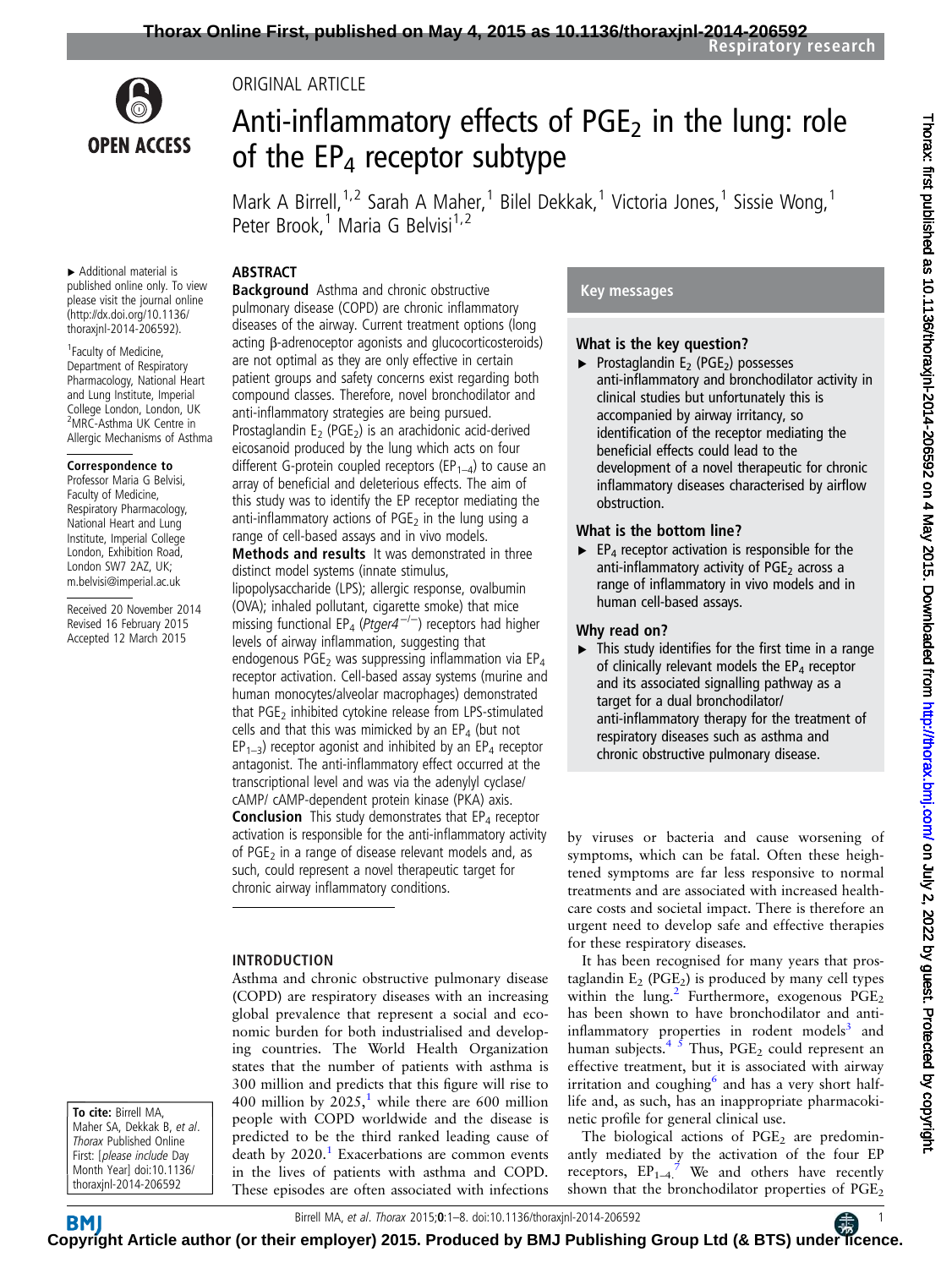in human airways are mediated via activation of the  $EP_4$  recep-tor,<sup>[8](#page-6-0)</sup> whereas the undesirable triggering of airway sensory nerves appears to be via its activity at the  $EP_3$  receptor. However, it is still not clear which receptor is involved in mediating the anti-inflammatory effects of  $PGE<sub>2</sub>$ . Identification of a receptor mediating the anti-inflammatory and bronchodilator effects of PGE<sub>2</sub> without the airway irritant activity would harness the beneficial effects while avoiding the undesirable properties.

To achieve this aim we profiled the inflammatory status of EP receptor knockout (KO) mice in an array of preclinical respiratory disease model systems (endotoxin: innate; allergen: asthmalike; and smoke: COPD-like). To investigate the signalling mechanisms involved, we used in vitro murine and human cellbased assay systems. In vitro assays confirmed the in vivo data which suggested that  $EP_4$  receptor activation is responsible for the anti-inflammatory activity of  $PGE<sub>2</sub>$  and that the effect was at the level of cytokine gene transcription via an adenylyl cyclase (AC)/cAMP/cAMP-dependent protein kinase (PKA) axis.

#### MATERIALS AND METHODS

#### Role of EP receptors in murine respiratory models

Breeding pairs of C57bl/6 wild type and EP receptor gene (Ptger1–Ptger4) KO mice were purchased from Harlan (Bicester, Oxon, UK) and provided by Dr Shuh Narumiya, Kyoto University, respectively. Ptger1–Ptger3 KO mice were backcrossed on the C57bl/6 at least eight times. Ptger4−/<sup>−</sup> mice do not survive on the C57bl/6 background<sup>[10](#page-6-0)</sup> and were backcrossed on a mixed background of 129/Ola×C57bl/6. Corresponding wild type colonies were generated. Male mice (18–20 g) were generated from established breeding colonies maintained internally. Experiments were performed under Home Office project licence (PPL 70/7212) and procedures adhered to the Animals (Scientific Procedures) Act 1986 and according to the ARRIVE guidelines.<sup>[11](#page-6-0)</sup>

Mice were challenged with inhaled lipopolysaccharide (LPS) (innate response), ovalbumin (OVA) (allergic: asthma-like) or cigarette smoke as previously described.12–[14](#page-6-0) Briefly, for the innate response model, mice were challenged with an aerosol of endotoxin-free saline (for 30 min) or LPS (1 mg/mL, Escherichia coli serotype 0111:B4). For the asthma model, mice were sensitised with OVA (intraperitoneally with alum on days 0 and 14) and on days 24, 25 and 26 mice were intranasally challenged with saline or OVA (50  $\mu$ g in 50  $\mu$ L) under isoflurane anaesthesia. For the COPD model, mice were challenged with cigarette smoke or room air for 1 h twice a day for 3 days. Airway cellular inflammation was assessed via differential counting in the lavage and EP mRNA receptor expression determined in the lung tissue (over time at 2, 6, 24 and 48 h after final challenge).

#### Role of EP receptors in cell-based systems

Cultured murine ( J774) and human (THP-1) monocytes (treated with the cyclo-oxygenase inhibitor indomethacin) were challenged with LPS in the presence and absence of  $PGE_2$ . Cytokine levels in the culture medium were assessed using ELISA. In parallel experiments, the impact of specific EP receptor agonists  $EP_1$  (ONO-D1-004),  $EP_2$  (ONO-AE1-259),  $EP_3$ (ONO-AE-248),  $EP_4$  (ONO-AE1-329) and antagonists  $EP_2$ (PF-04418948) and EP4 (ONO-AE3-208) were studied. Concentrations used were selected from previous studies and published literature.[8 9](#page-6-0) [15](#page-7-0) Dimethyl sulfoxide was used as the vehicle, final concentration 0.001–2% (v/v). EP receptor

expression was determined in THP-1 cells and primary human alveolar macrophages by RT-PCR.

Cytokine production was measured at the mRNA (RT-PCR 2 h post-challenge) and protein (ELISA 22 h post-challenge) level to assess the effect of  $EP_4$  agonist on transcription/translation. To further explore the signalling mechanism, the role of AC (AC activator: forskolin; inactive control: 1,9 dideoxyforskolin) and PKA/exchange proteins activated by cAMP (EPAC) (PKA activator: 6-Bnz-cAMP; EPAC activator: SP-8-pCPT-2'-O-Me-cAMP; and PKA inhibitor: RP-8-CPT-cAMPS) were explored; concentrations were selected from published data and unpublished concentration–response curves.<sup>16</sup> <sup>17</sup> The key experiment was repeated in primary human alveolar macrophages as previously described[.18](#page-7-0) Human lung tissue was purchased from the International Institute for the Advancement of Medicine (Edison, New Jersey, USA). In all cases, consent for use of the tissue in scientific research and ethics approval were obtained from the Royal Brompton and Harefield Trust.

#### Data analysis and statistics

Data are presented as mean±SEM and statistical significance was assumed when p<0.05. N numbers and statistical tests used were the Mann–Whitney test when two datasets were compared and Kruskal–Wallis ANOVA followed by Dunn's multiple comparison for three or more datasets. The specific test used is indicated in the figure legends.

#### RESULTS

#### Role of EP receptors in murine respiratory models of airway inflammation

Wild type mice challenged with the various disease relevant stimuli evoked the expected inflammatory responses associated with increases in a particular cell type. In particular, increases in airway neutrophils were observed in the LPS and cigarette smoke models and eosinophils after antigen challenge (fi[gure 1\)](#page-2-0). In the LPS and allergen models, inflammatory cell infiltration was significantly increased in the  $EP_4$  receptor (Ptger4−/−) KO mice (with no change in  $EP_{1-3}$  KO mice) compared with the wild type control, suggesting a protective role for  $EP_4$  receptor activation (fi[gure 1](#page-2-0)). To determine if this phenomenon was restricted to these inflammatory stimuli, we compared inflammatory cell infiltration into the airway following cigarette smoke challenge and found that absence of the  $EP_4$  receptor appeared to enhance the inflammatory response (fi[gure 1E](#page-2-0)).

The EP4 KO mice, of necessity, were on a different genetic background to the other three KO lines.<sup>[10](#page-6-0)</sup> This difference in genetic background between the studies with  $EP_{1-3}$  and  $EP_4$ receptor KO mice could conceivably complicate the data interpretation. Thus, in order to provide evidence that functional changes were associated with the 'disease phenotype' and not specific to the genetic background of the mice, we assessed EP receptor expression in the allergen and LPS models in mice bred on a pure C57bl/6 background. While we could not detect a robust temporal change in the levels of  $EP_{1-3}$  receptor mRNA, EP4 receptor mRNA levels were significantly increased across a number of time points in both inflammatory models (see online supplementary figures S1 and S2).

## Anti-inflammatory role of EP receptors in cell-based assay systems

In three different disease relevant in vivo models of airway inflammation we found that the inflammatory response was increased in EP4 receptor KO mice, suggesting an antiinflammatory role for endogenous prostaglandins via activation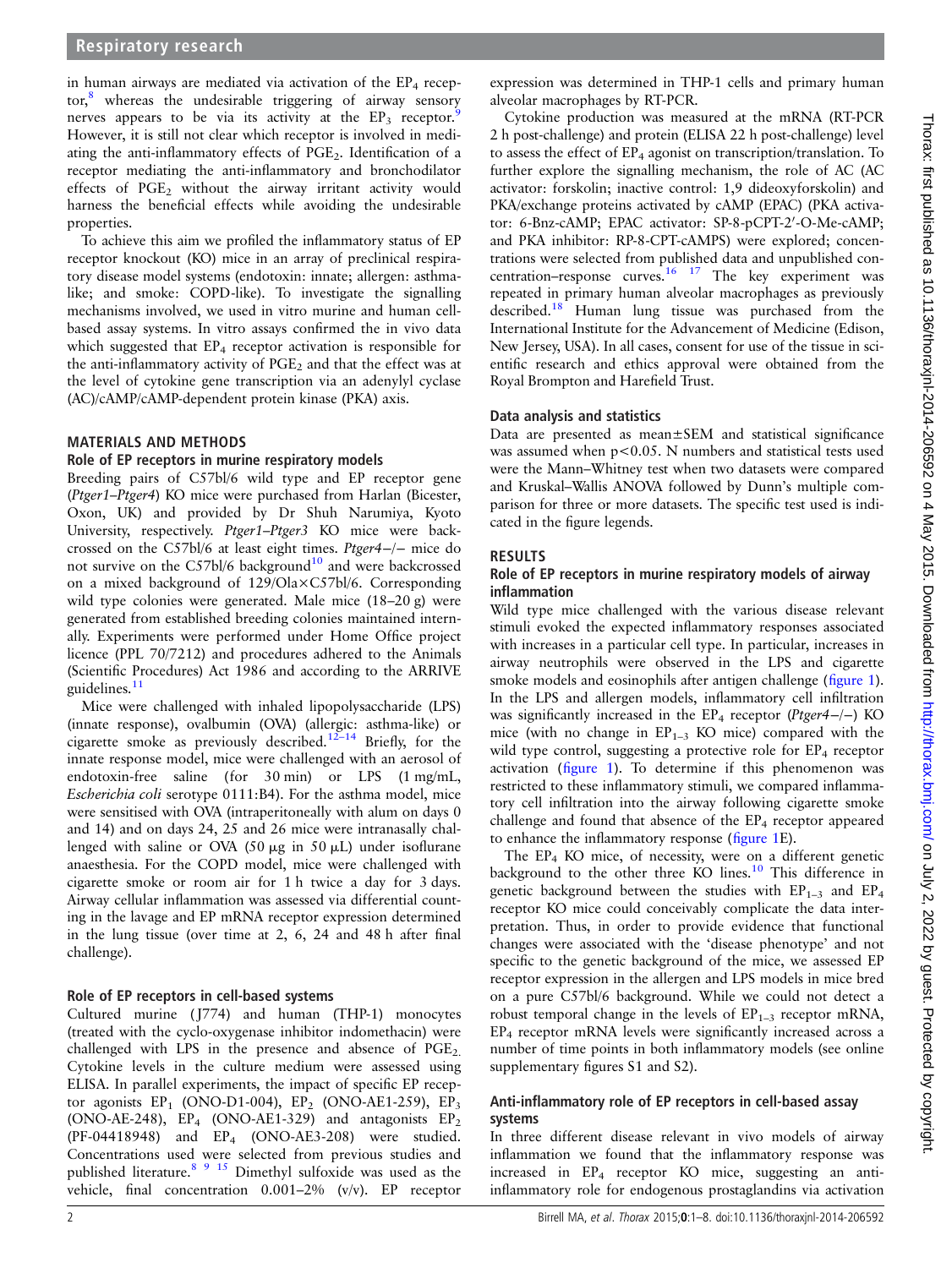<span id="page-2-0"></span>

Figure 1 Role of EP receptors in murine respiratory models. (A, B) Eosinophils in lavage fluid from mice sensitised and challenged with ovalbumin (OVA), wild type controls versus EP<sub>1–3</sub> knockout (KO) mice (A) or wild type controls versus EP<sub>4</sub> KO mice (B). (C, D) Neutrophils in lavage fluid from mice challenged with lipopolysaccharide (LPS), wild type controls versus EP<sub>1–3</sub> KO mice (C) or wild type controls versus EP<sub>4</sub> KO mice (D). (E) Neutrophils in lavage fluid from mice exposed to cigarette smoke, wild type controls versus EP<sub>4</sub> KO mice. Data shown are mean $\pm$ SEM (n=8). #Statistical significance between control challenge and stimulation (p<0.05, Mann–Whitney test). \*Statistical significance between wild type and KO mice (p<0.05, Mann–Whitney test).

of  $EP_4$  receptors. In order to perform more in-depth investigations using pharmacological tools without the appropriate pharmacokinetic profile for in vivo studies and in order to provide

translational data, we performed studies in human cell-based assays. To investigate the anti-inflammatory potential of  $PGE<sub>2</sub>$ , we examined the effect of exogenously added PGE<sub>2</sub> on



Figure 2 Effect of prostaglandin E<sub>2</sub> (PGE<sub>2</sub>) on cytokine release in cell-based assays. Effect of increasing concentrations of PGE<sub>2</sub> on levels of tumour necrosis factor α (TNFα) (A, C) and interleukin 6 (IL-6) (B, D) in culture medium from mouse ( J774; A, B) and human (THP-1; C, D) THP-1 cells stimulated with vehicle (saline) or lipopolysaccharide (LPS; 0.1 μg/mL). Data shown are mean±SEM of three experimental runs performed in duplicate. #Statistical significance between vehicle and stimulation (p<0.05, Mann–Whitney test). \*Statistical significance between stimulation and PGE<sub>2</sub>-treated cells (p<0.05, Kruskal–Wallis ANOVA followed by Dunn's multiple comparison test).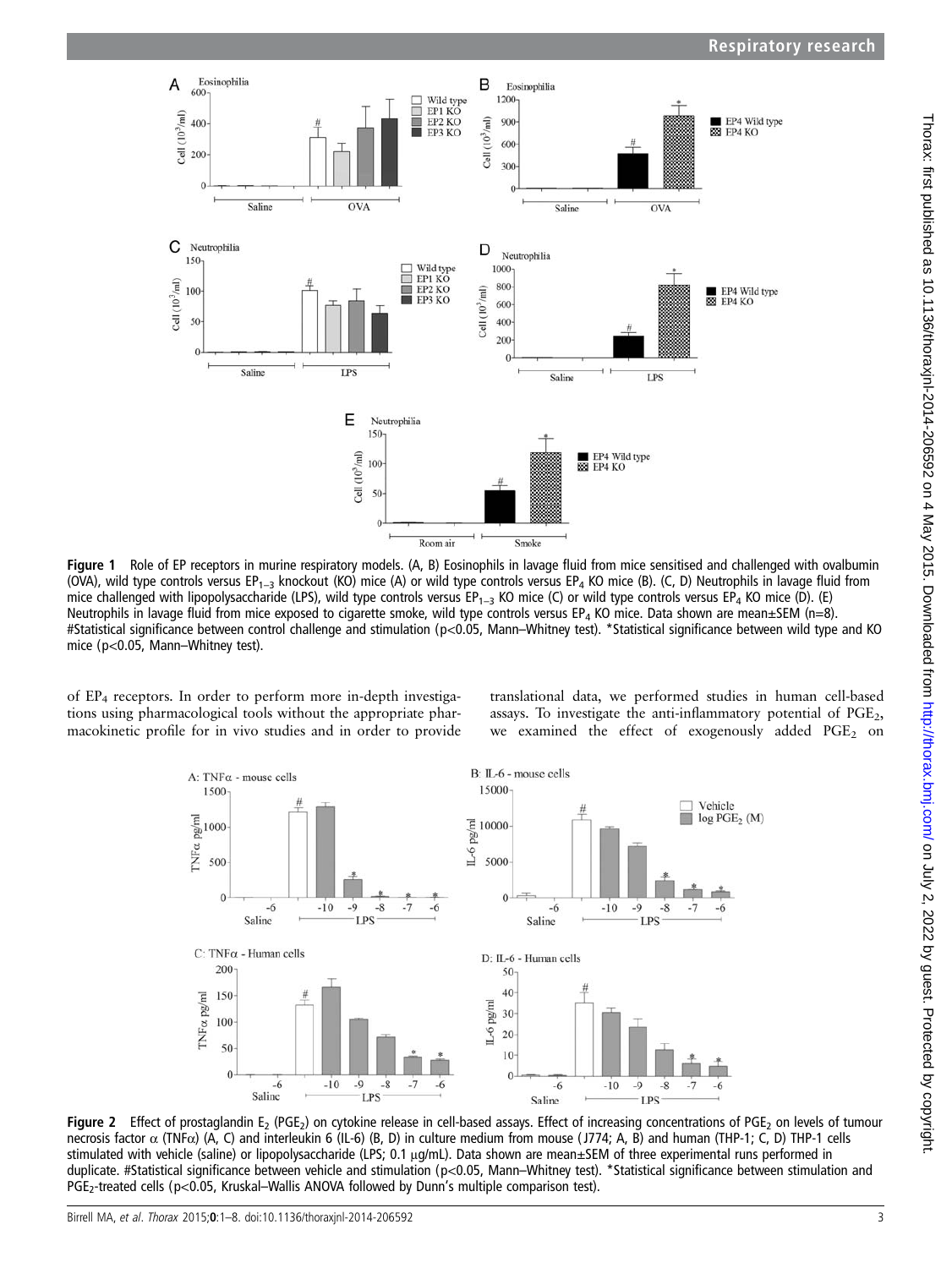

Figure 3 Effect of selective EP receptor agonists on cytokine release. Effect of increasing concentrations of EP receptor agonists (EP<sub>1</sub>: ONO-D1-004, EP2: ONO-AE1-259, EP3: ONO-AE-248, EP4: ONO-AE1-329) on levels of tumour necrosis factor α (TNFα) (A–D) and interleukin 6 (IL-6) (E–H) in culture medium from human (THP-1) monocytes stimulated with vehicle (saline) or lipopolysaccharide (LPS; 0.1 μg/mL). Data shown are mean±SEM of three experimental runs performed in duplicate. #Statistical significance between vehicle and stimulation (p<0.05, Mann–Whitney test). \*statistical significance between stimulation and agonist treated cells (p<0.05, Kruskal–Wallis ANOVA followed by Dunn's multiple comparison test).

inflammatory responses to one of the stimuli used in the murine model, namely LPS. All experiments were performed in the presence of a broad spectrum cyclo-oxygenase inhibitor to block endogenous prostanoid production which may complicate data interpretation. PGE<sub>2</sub> produced a concentration-related inhibition of LPS-induced cytokine production in mouse and human monocytes (fi[gure 2](#page-2-0)). To investigate which receptor(s) were central to the anti-inflammatory effect seen with  $PGE<sub>2</sub>$ , we repeated the study using selective EP agonists and found that only the EP4 receptor agonist (ONO-AE1-329) modulated cytokine levels at concentrations commensurate with the reported nanomolar potency of this ligand at the  $EP_4$  receptor (figure 3D, H). In a parallel experiment, the same EP receptor agonists did not trigger cytokine release under non-stimulated conditions (see online supplementary figure S3). Interestingly,  $EP_4$  receptor mRNA expression was the predominant EP receptor subtype

expressed at the mRNA level in these cells and primary human alveolar macrophages (see online supplementary figure S4). These data suggest that the EP receptor expression profile and the predominance of  $EP_4$  explains why the anti-inflammatory activity of  $PGE_2$  is mediated via the  $EP_4$  receptor.

To confirm that the  $EP_4$  receptor is central to the antiinflammatory properties of PGE<sub>2</sub>, we performed experiments in the presence of selective  $EP_2$  and  $EP_4$  receptor antagonists (PF-04418948 and ONO-AE3-208, respectively) and focused on tumour necrosis factor α (TNFα) production as an example cytokine. The data clearly show that the  $EP_4$  receptor antagonist blocks the anti-inflammatory activity of both the selective EP4 receptor agonist and  $PGE_2$  itself (fi[gure 4C](#page-4-0), D), with no effect of the  $EP<sub>2</sub>$  receptor antagonist.

In order to investigate whether the production of TNFα was regulated at the transcriptional or translational level, we had to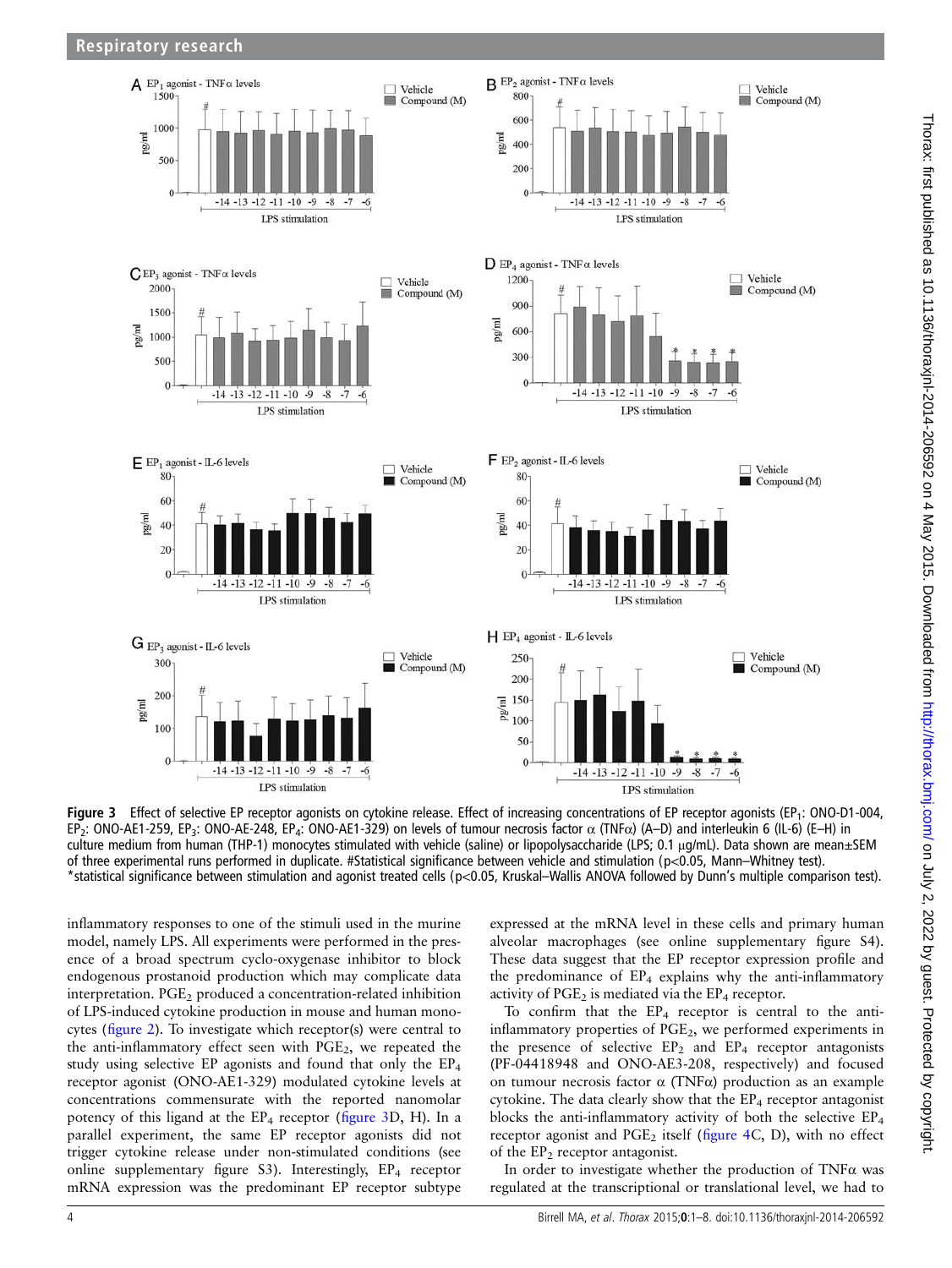<span id="page-4-0"></span>

Figure 4 Effect of selective EP receptor antagonists on inhibitory effect of prostaglandin  $E_2$  (PGE<sub>2</sub>) and EP<sub>4</sub> agonist-induced cytokine release. Effect of EP<sub>4</sub> receptor agonist (ONO-AE1-329, 1 nM) (A, C) or PGE<sub>2</sub> (1 nM) (B, D) in the presence of increasing concentrations of EP<sub>2</sub> (PF-04418948) or EP<sub>4</sub> (ONO-AE3-208) receptor antagonists on tumour necrosis factor  $\alpha$  (TNF $\alpha$ ) levels in culture medium from human (THP-1) monocytes stimulated with vehicle (saline) or lipopolysaccharide (LPS; 0.1 μg/mL). Data shown are mean±SEM of three experimental runs performed in duplicate. #Statistical significance between vehicle and stimulation (p<0.05, Mann–Whitney test). \*Statistical significance between stimulation and agonist treated cells (p<0.05, Kruskal–Wallis ANOVA followed by Dunn's multiple comparison test).

determine a suitable time point to measure mRNA production. The 2 h time point was selected to measure mRNA and protein production was assessed 22 h after stimulation (figure 5A). The EP4 receptor agonist modulated both the mRNA and protein levels, which suggests that activation of the receptor modulates cytokine production at the transcriptional level (figure 5C, D).

To explore the signalling mechanisms involved, we investigated the effects of mimicking proposed EP<sub>4</sub> receptor signalling involving the AC-PKA/EPAC pathways. The AC activator, but not its negative control (1,9 dideoxyforskolin, which shares many of the

activities of forskolin but does not activate AC), caused a concentration-related inhibition of cytokine production which was of a similar magnitude to the  $EP_4$  receptor agonist (fi[gure](#page-5-0) [6A](#page-5-0), B). Similarly, an activator of PKA, but not EPAC, mirrored the effect of the  $EP_4$  receptor agonist (fi[gure 6](#page-5-0)C, D). In order to determine if this proposed pathway was indeed triggered by activating the EP<sub>4</sub> receptor, we employed a selective PKA blocker. The PKA inhibitor caused a concentration-related block of the anti-inflammatory properties of both a PKA activator and the EP4 receptor agonist (fi[gure 7A](#page-6-0), B). Finally, to demonstrate this



Figure 5 Assessing the effect of EP<sub>4</sub> receptor activation on transcription and translation of tumour necrosis factor α (TNFα). TNFα mRNA (A) and protein production (B) following treatment with vehicle (saline) or lipopolysaccharide (LPS; 0.1 μg/mL) over time in the culture medium of human (THP-1) monocytes. (C) TNF $\alpha$  mRNA measured 2 h post stimulation and (D) protein measured 22 h post stimulation in the presence of EP<sub>4</sub> receptor agonist (ONO-AE1-329). Data shown are mean±SEM of three experimental runs performed in duplicate. #Statistical significance between vehicle and stimulation (p<0.05, Mann–Whitney test). \*Statistical significance between stimulation and agonist treated cells (p<0.05, Mann–Whitney test).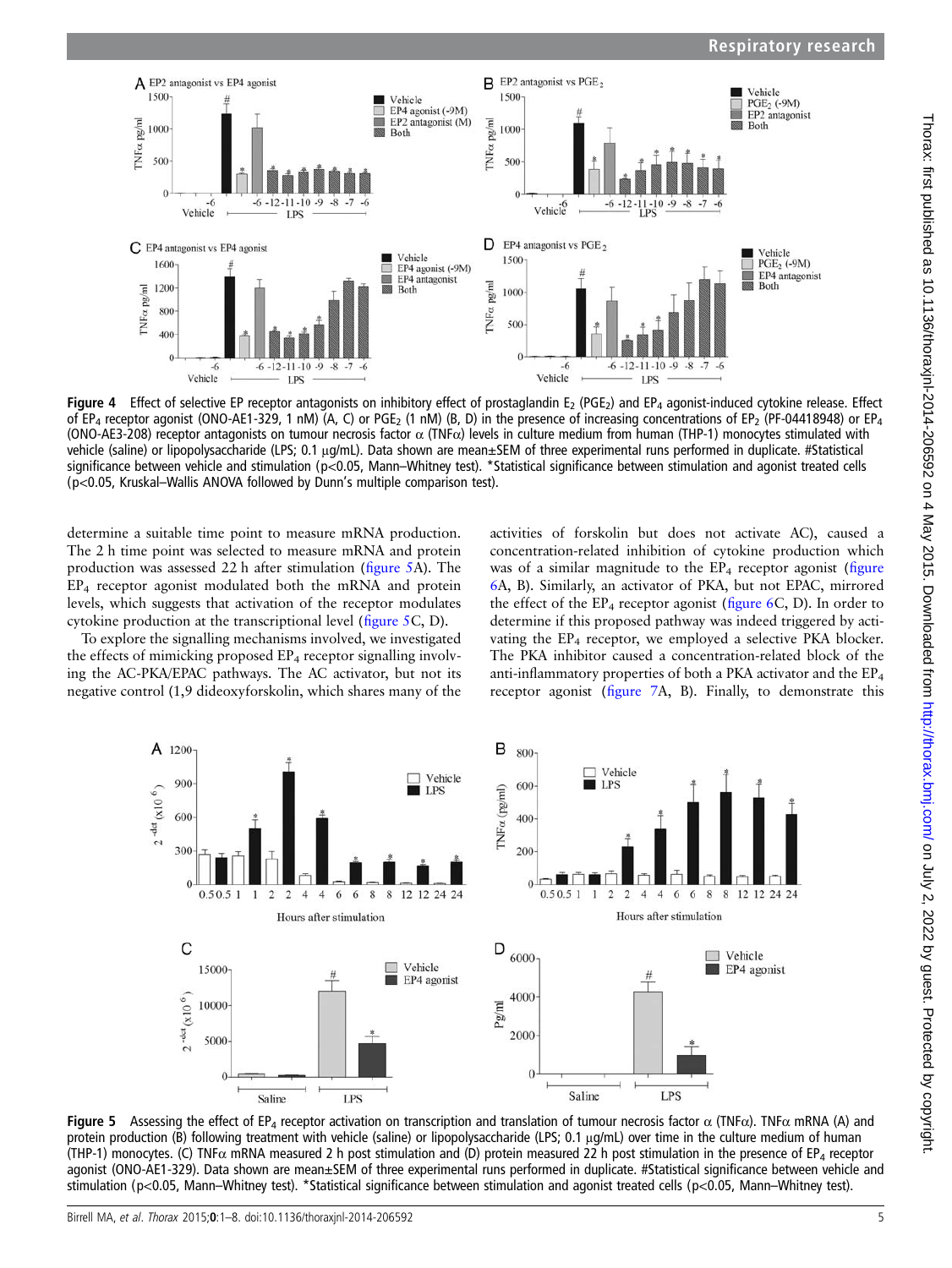<span id="page-5-0"></span>

Figure 6 EP<sub>4</sub> receptor activation and downstream signalling pathways. The effect of vehicle, adenylyl cyclase (AC) activator (A), AC activator negative control (B), cAMP-dependent protein kinase (PKA) activator (C), or exchange proteins activated by cAMP (EPAC) activator (D) on tumour necrosis factor  $\alpha$  (TNF $\alpha$ ) release from human (THP-1) monocytes stimulated with vehicle (saline) or lipopolysaccharide (LPS; 0.1 μg/mL). The EP<sub>4</sub> receptor agonist (ONO-AE1-329, 1 nM) was included as a positive control. Data shown are mean±SEM of three experimental runs performed in duplicate. #Statistical significance between vehicle and stimulation (p<0.05, Mann–Whitney test). \*Statistical significance between stimulation and agonist treated cells (p<0.05, Kruskal–Wallis ANOVA followed by Dunn's multiple comparison test).

pathway was active in primary cells, we repeated the observation in human alveolar macrophages (fi[gure 7](#page-6-0)C).

## **DISCUSSION**

Current anti-inflammatory therapy for asthma and COPD is focused on the use of glucocorticoids, but their efficacy is limited in COPD and in certain patient subgroups with asthma. Furthermore, there are significant patient compliance issues and safety concerns associated with their long-term use. Existing treatment of both diseases is focused on combination therapies which include a bronchodilator together with the glucocorticoid anti-inflammatory. Therefore, a single treatment with both antiinflammatory and bronchodilator potential would be a preferred therapeutic option, especially if it could be developed as an oral medication to avoid compliance issues.

The beneficial properties of  $PGE<sub>2</sub>$  in the lung have long been recognised, but irritancy issues and the poor pharmacokinetic profile of endogenous bioactive lipid mediators mean that these properties are yet to be fully harnessed. Previous studies have started to define the EP receptors associated with the beneficial and undesirable properties associated with  $PGE<sub>2</sub>$  to identify a receptor subtype which could be targeted for the development of a therapeutic. For example,  $EP_4$  receptor activation has been proposed to be involved in PGE<sub>2</sub>-induced bronchodilation of human airway smooth muscle and EP<sub>3</sub> receptor activation to trigger airway sensory nerves producing unwanted reflexes such as cough.[8 9](#page-6-0) The aim of this study was to begin to explore which receptor(s) are required for the airway anti-inflammatory properties of PGE<sub>2</sub>.

The initial body of work was performed in three in vivo murine models with distinct phenotypes (modelling innate, allergic and COPD-like inflammation) and demonstrated that EP4 receptor KO mice had an enhanced cellular inflammation, suggesting an endogenous anti-inflammatory role for  $PGE<sub>2</sub>$ acting on the  $EP_4$  receptor. Supporting these data was the observation that  $EP_4$  receptor gene expression was increased in the lungs after disease relevant challenges in standard (C57bl/6) wild type mice, suggesting that this observation was not specific

to the genetic background of the mice used in the  $EP_4$  comparator studies. Consistent with these findings are the facts that most immune cell types have been reported to express EP<sub>4</sub> receptors, $7^{19}$  $7^{19}$   $^{20}$  and EP<sub>4</sub> receptor activation reduces transendothelial migration of eosinophils and neutrophils<sup>[21 22](#page-7-0)</sup> and induces suppression in a murine model of aspirin-triggered allergic hyperre-sponsiveness.<sup>[23](#page-7-0)</sup> In contrast to these observations, a protective role for EP<sub>3</sub> receptor activation has been reported in a murine asthma model.<sup>[24](#page-7-0)</sup> Although a beneficial role for the  $EP_3$  receptor is not supported in studies demonstrating that  $PGE_2$ —but not the  $EP_3$  receptor agonist sulprostone—exhibits antiinflammatory effects in an allergic murine model, and in other studies suggesting that  $EP_3$  receptor activation is chemotactic for lung mast cells. $25$  Alternatively, other studies have reported that EP2 receptor activation inhibits asthma-related eosinophilic traf-ficking.<sup>[26 27](#page-7-0)</sup> Although studies exist supporting a role for alternative receptors in mediating the anti-inflammatory effects of PGE<sub>2</sub>, often the study investigators have not had the opportunity to use the wide range of selective pharmacological tools and KO mice that we have been able to employ here. Furthermore, the majority of the published literature regarding the antiinflammatory role of  $PGE_2$  is in agreement with our data suggesting a role for the  $EP_4$  receptor.

To provide further confirmatory data regarding the role of the  $EP_4$  receptor and to investigate the downstream signalling pathway, we used cell-based systems which are more amenable to study and where data interpretation is not limited by the pharmacokinetic limitations of tool compounds. This approach also enabled translation of findings in murine systems to human cells. Monocyte/macrophage cell types were used as the prevalent cell in the airway and the cell type most likely to have a common role in all three inflammatory responses that were modelled in the mouse. Furthermore, previous studies had demonstrated EP<sub>4</sub> receptor gene expression in murine macrophages, $28$  the murine monocyte cell line J774 cells<sup>[29](#page-7-0)</sup> and human lung macrophages. $20\frac{30}{10}$  In these experiments, using one of the stimuli used in the model systems (endotoxin, LPS),  $PGE_2$  also had an anti-inflammatory role demonstrated as the inhibition of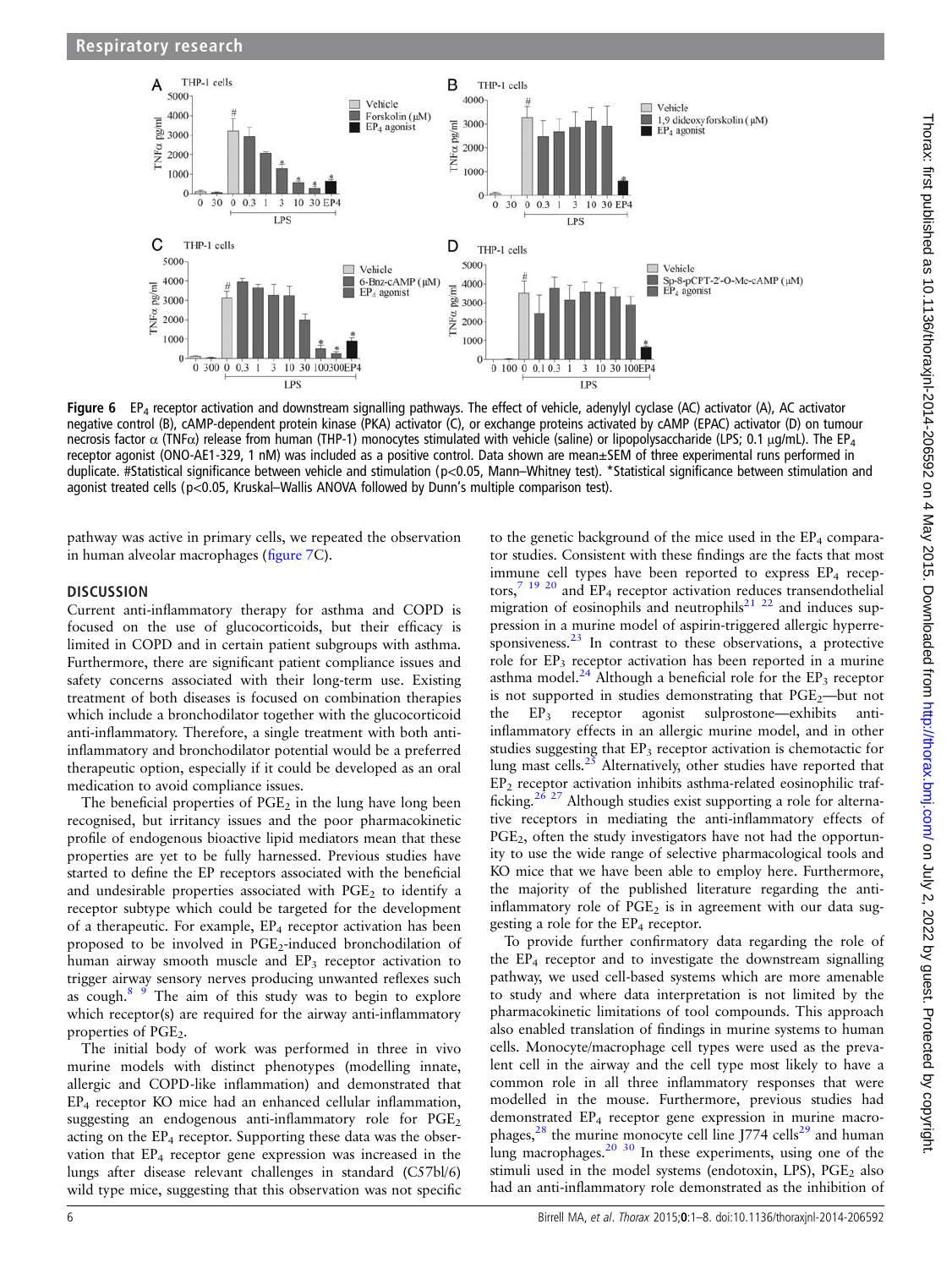<span id="page-6-0"></span>

**Figure 7** EP<sub>4</sub> receptor activation and downstream signalling pathways. Effect of a cAMP-dependent protein kinase (PKA) activator (6-Bnz-cAMP, 100 μM) plus increasing concentrations of a PKA inhibitor (RP-8-CPT-cAMPs) (A) or  $EP_4$  receptor agonist (ONO-AE1-329, 1 nM) plus the PKA inhibitor (B). PKA activator plus increasing concentrations of PKA inhibitor on tumour necrosis factor  $\alpha$  (TNF $\alpha$ ) levels in culture medium from human (THP-1) monocytes stimulated with vehicle (saline) or lipopolysaccharide (LPS; 0.1 μg/mL). The effect of a PKA activator plus increasing concentrations of PKA inhibitor (C) in primary human alveolar macrophages stimulated with LPS or vehicle. Data shown are mean±SEM of three experimental runs performed in duplicate. #Statistical significance between vehicle and stimulation (p<0.05, Mann–Whitney test). \*Statistical significance between stimulation and agonist treated cells (p<0.05, Kruskal–Wallis ANOVA followed by Dunn's multiple comparison test).

cytokine release via activation of the EP<sub>4</sub> receptor. These data are consistent with previous studies that have reported a similar role for the EP4 receptor in a diverse range of cell-based assays.[19 20 29 31 32](#page-7-0) Interestingly, we did not observe an antiinflammatory role for the  $EP_2$  receptor, as suggested by other studies. In addition, although we failed to note any pro-inflammatory effects of PGE2, it has been reported to increase levels of inflammatory mediators such as vascular endothelial growth factor through both  $EP_2$  and  $EP_4$  receptors.<sup>[33](#page-7-0)</sup>

To investigate how activation of the  $EP_4$  receptor attenuates cytokine production, we probed the reported signalling mechanisms. EP4 receptors signal via activation of Gαs and AC and a subsequent increase in intracellular cAMP which can then activate PKA or EPAC.<sup>7</sup> While others have suggested different signalling mechanisms such as EP<sub>4</sub> receptor-associated protein (p105/NF-kB) and G $\alpha$ i (PI3K/PKC),<sup>[32 34 35](#page-7-0)</sup> many report that the cAMP/PKA axis is central to the response.<sup>7</sup> In our cell systems we demonstrated that the anti-inflammatory actions of  $PGE<sub>2</sub>$  and the specific  $EP<sub>4</sub>$  receptor agonist were mimicked by

AC and PKA activators, but not an EPAC activator, and blocked by a PKA inhibitor. Furthermore, cytokine production was suppressed at the mRNA level, presumably by halting its transcription or by increasing mRNA degradation.

In conclusion, these findings present a convincing dataset that supports the hypothesis that the anti-inflammatory activity of  $PGE_2$  is mediated via activation of the  $EP_4$  receptor and that this mechanism is capable of suppressing airway inflammation that is triggered via an array of stimuli. We have shown that  $EP_4$ receptor KO mice have enhanced inflammation after innate, allergic and COPD-like conditions, and cytokine production from primary human alveolar macrophages is attenuated by an EP4 agonist in a cAMP/PKA-dependent manner. We suggest that an EP4 receptor agonist with an appropriate pharmacokinetic profile would harness the beneficial properties of  $PGE<sub>2</sub>$  and make an effective anti-inflammatory and bronchodilator for the treatment of respiratory diseases such as asthma and COPD.

Acknowledgements Ptger1-Ptger4 KO mice and the EP ligands were kindly supplied by Professor Shuh Narumiya, Kyoto University and Professor Takayuki Maruyama, ONO Pharmaceuticals. The  $EP_2$  receptor antagonist was a gift from Dr Nick Pullen, Pfizer.

Contributors Conception and design: MAB and MGB. Data generation, analysis and interpretation: BD, SAM, PB. Drafting the manuscript for important intellectual content: MAB, BD, MGB. All authors reviewed the manuscript and approved the final draft.

Funding SAM and the project consumables were funded by a project grant from the Medical Research Council, (MRC, UK) (SAM, G0800195). VJ was funded by an MRC studentship. PB was supported by a NHLI Trust studentship. EDD was funded by a Wellcome Trust project grant (089301/Z/09/Z) and Boehringer-Ingelheim.

#### Competing interests None.

Ethics approval Ethical approval was obtained from the Royal Brompton Harefield ethics committee.

Provenance and peer review Not commissioned; externally peer reviewed.

Open Access This is an Open Access article distributed in accordance with the terms of the Creative Commons Attribution (CC BY 4.0) license, which permits others to distribute, remix, adapt and build upon this work, for commercial use, provided the original work is properly cited. See: [http://creativecommons.org/](http://creativecommons.org/licenses/by/4.0/) [licenses/by/4.0/](http://creativecommons.org/licenses/by/4.0/)

# **REFERENCES**

- World Health Organization. Global surveillance, prevention and control of chronic respiratory diseases: a comprehensive approach. World Health Organization, 2007:12–36.
- Piper P, Vane J. The release of prostaglandins from lung and other tissues. [Ann N Y](http://dx.doi.org/10.1111/j.1749-6632.1971.tb53205.x) [Acad Sci](http://dx.doi.org/10.1111/j.1749-6632.1971.tb53205.x) 1971;180:363–85.
- 3 Martin JG, Suzuki M, Maghni K, et al. The immunomodulatory actions of prostaglandin E2 on allergic airway responses in the rat. *[J Immunol](http://dx.doi.org/10.4049/jimmunol.169.7.3963)* 2002;169:3963–9.
- 4 Gauvreau GM, Watson RM, O'Byrne PM. Protective effects of inhaled PGE2 on allergen-induced airway responses and airway inflammation. [Am J Respir Crit Care](http://dx.doi.org/10.1164/ajrccm.159.1.9804030) [Med](http://dx.doi.org/10.1164/ajrccm.159.1.9804030) 1999;159:31–6.
- 5 Pavord ID, Wong CS, Williams J, et al. Effect of inhaled prostaglandin E2 on allergen-induced asthma. [Am Rev Respir Dis](http://dx.doi.org/10.1164/ajrccm/148.1.87) 1993;148:87-90.
- 6 Costello JF, Dunlop LS, Gardiner PJ. Characteristics of prostaglandin induced cough in man. [Br J Clin Pharmacol](http://dx.doi.org/10.1111/j.1365-2125.1985.tb05077.x) 1985;20:355-9.
- 7 Woodward D, Jones R, Narumiya S. International Union of Basic and Clinical Pharmacology. LXXXIII: Classification of prostanoid receptors, updating 15 years of progress. [Pharmacol Rev](http://dx.doi.org/10.1124/pr.110.003517) 2011;63:471-538.
- 8 Buckley J, Birrell MA, Maher SA, et al. EP4 receptor as a new target for bronchodilator therapy. [Thorax](http://dx.doi.org/10.1136/thx.2010.158568) 2011;66:1029–35.
- 9 Maher SA, Birrell MA, Belvisi MG. Prostaglandin E2 mediates cough via the EP3 receptor: implications for future disease therapy. [Am J Respir Crit Care Med](http://dx.doi.org/10.1164/rccm.200903-0388OC) 2009;180:923–8.
- 10 Segi E, Sugimoto Y, Yamasaki A, et al. Patent ductus arteriosus and neonatal death in prostaglandin receptor EP4-deficient mice. [Biochem Biophys Res Commun](http://dx.doi.org/10.1006/bbrc.1998.8461) 1998;246:7–12.
- 11 Kilkenny C, Browne W, Cuthill I. The ARRIVE guidelines. RegartoCom 2010;8:1-2.
- 12 Eltom S, Stevenson CS, Rastrick J, et al. P2X7 receptor and caspase 1 activation are central to airway inflammation observed after exposure to tobacco smoke. [PLoS One](http://dx.doi.org/10.1371/journal.pone.0024097) 2011;6:e24097–e24097.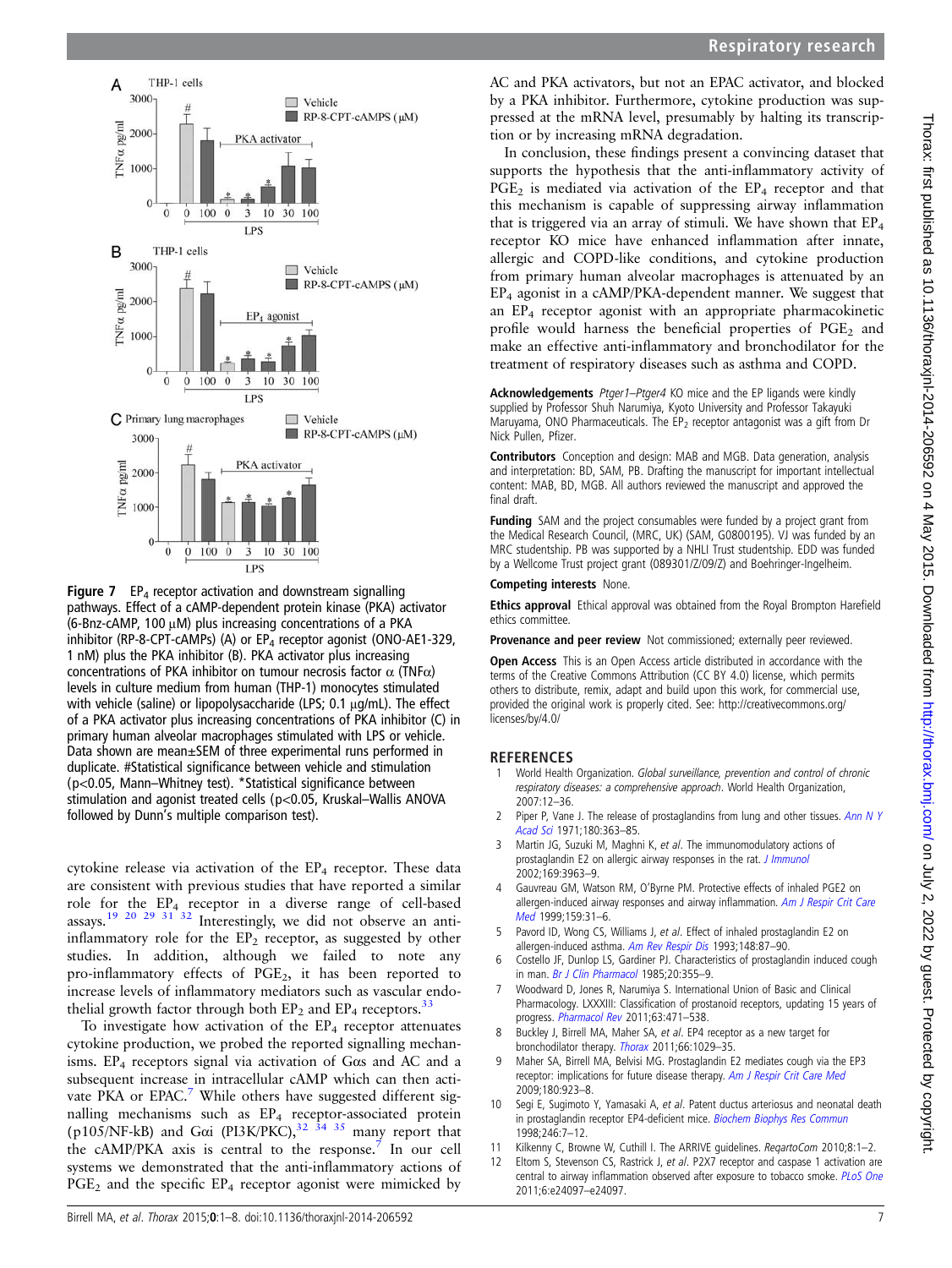# <span id="page-7-0"></span>Respiratory research

- 13 Rastrick JMD, Stevenson CS, Eltom S, et al. Correction: cigarette smoke induced airway inflammation is independent of NF-κB signalling. [PLoS ONE](http://dx.doi.org/10.1371/journal.pone.0054128) 2013;8: e54128.
- 14 Birrell MA, De Alba J, Catley MC, et al. Liver X receptor agonists increase airway reactivity in a model of asthma via increasing airway smooth muscle growth. [J Immunol](http://dx.doi.org/10.4049/jimmunol.181.6.4265) 2008;181:4265–71.
- 15 Birrell MA, Maher SA, Buckley J, et al. Selectivity profiling of the novel EP2 receptor antagonist, PF-04418948, in functional bioassay systems: atypical affinity at the guinea pig EP2 receptor. [Br J Pharmacol](http://dx.doi.org/10.1111/j.1476-5381.2012.02088.x) 2013;168:129-38.
- 16 Roscioni SS, Dekkers BGJ, Prins AG, et al. cAMP inhibits modulation of airway smooth muscle phenotype via the exchange protein activated by cAMP (EPAC) and protein kinase A. [Br J Pharmacol](http://dx.doi.org/10.1111/j.1476-5381.2010.01011.x) 2011;162:193-209.
- 17 Gjertsen BT, Mellgren G, Otten A, et al. Novel (Rp)-cAMPS analogs as tools for inhibition of cAMP-kinase in cell culture. Basal cAMP-kinase activity modulates interleukin-1β action. [J Biol Chem](http://dx.doi.org/10.1074/jbc.270.35.20599) 1995;270:20599–607.
- 18 Birrell MA, Wong S, Catley MC, et al. Impact of tobacco-smoke on key signaling pathways in the innate immune response in lung macrophages. [J Cell Physiol](http://dx.doi.org/10.1002/jcp.21158) 2008;214:27–37.
- 19 Nataraj C, Thomas DW, Tilley SL, et al. Receptors for prostaglandin E(2) that regulate cellular immune responses in the mouse. [J Clin Invest](http://dx.doi.org/10.1172/JCI200113640) 2001;108:1229-35.
- 20 Ratcliffe MJ, Walding A, Shelton PA, et al. Activation of E-prostanoid4 and E-prostanoid2 receptors inhibits TNF-alpha release from human alveolar macrophages. [Eur Respir J](http://dx.doi.org/10.1183/09031936.00131606) 2007;29:986-94.
- 21 Konya V, Philipose S, Bálint Z, et al. Interaction of eosinophils with endothelial cells is modulated by prostaglandin EP4 receptors. [Eur J Immunol](http://dx.doi.org/10.1002/eji.201141460) 2011;41:2379-89.
- 22 Konya V, Üllen A, Kampitsch N, et al. Endothelial E-type prostanoid 4 receptors promote barrier function and inhibit neutrophil trafficking. [J Allergy Clin Immunol](http://dx.doi.org/10.1016/j.jaci.2012.05.008) 2013;131:532–40.
- 23 Shi M, Shi G, Tang J, et al. Myeloid-derived suppressor cell function is diminished in aspirin-triggered allergic airway hyperresponsiveness in mice. [J Allergy Clin Immunol](http://dx.doi.org/10.1016/j.jaci.2014.04.035) 2014;134:1163–74.
- 24 Kunikata T, Yamane H, Segi E, et al. Suppression of allergic inflammation by the prostaglandin E receptor subtype EP3. [Nat Immunol](http://dx.doi.org/10.1038/ni1188) 2005;6:524–31.
- 25 Weller CL, Collington SJ, Hartnell A, et al. Chemotactic action of prostaglandin E2 on mouse mast cells acting via the PGE2 receptor 3. [Proc Natl Acad Sci USA](http://dx.doi.org/10.1073/pnas.0701700104) 2007;104:11712–17.
- 26 Sturm EM, Schratl P, Schuligoi R, et al. Prostaglandin E2 inhibits eosinophil trafficking through E-prostanoid 2 receptors. [J Immunol](http://dx.doi.org/10.4049/jimmunol.181.10.7273) 2008;181:7273-83.
- 27 Zasłona Z, Okunishi K, Bourdonnay E, et al. Prostaglandin E2 suppresses allergic sensitization and lung inflammation by targeting the E prostanoid 2 receptor on T cells. [J Allergy Clin Immunol](http://dx.doi.org/10.1016/j.jaci.2013.07.037) 2014;133:379-87.
- 28 Pavlovic S, Du B, Sakamoto K, et al. Targeting prostaglandin E2 receptors as an alternative strategy to block cyclooxygenase-2-dependent extracellular matrix-induced matrix metalloproteinase-9 expression by macrophages. [J Biol Chem](http://dx.doi.org/10.1074/jbc.M506846200) 2006;281:3321–8.
- 29 Katsuyama M, Ikegami R, Karahashi H, et al. Characterization of the LPS-stimulated expression of EP2 and EP4 prostaglandin E receptors in mouse macrophage-like cell line, J774.1. [Biochem Biophys Res Commun](http://dx.doi.org/10.1006/bbrc.1998.9540) 1998;251:727-31.
- 30 Kubo S, Takahashi HK, Takei M, et al. E-prostanoid (EP)2/EP4 receptor-dependent maturation of human monocyte-derived dendritic cells and induction of helper T2 polarization. [J Pharmacol Exp Ther](http://dx.doi.org/10.1124/jpet.103.062646) 2004;309:1213-20.
- 31 Zhong WW, Burke PA, Drotar ME, et al. Effects of prostaglandin E2, cholera toxin and 8-bromo-cyclic AMP on lipopolysaccharide-induced gene expression of cytokines in human macrophages. Immunology 1995;84:446–52.
- 32 Minami M, Shimizu K, Okamoto Y, et al. Prostaglandin E receptor type 4-associated protein interacts directly with NF-kappaB1 and attenuates macrophage activation. [J Biol Chem](http://dx.doi.org/10.1074/jbc.M709663200) 2008;283:9692–703.
- Bradbury D, Clarke D, Seedhouse C, et al. Vascular endothelial growth factor induction by prostaglandin E2 in human airway smooth muscle cells is mediated by E prostanoid EP2/EP4 receptors and SP-1 transcription factor binding sites. *[J Biol](http://dx.doi.org/10.1074/jbc.M414530200)* [Chem](http://dx.doi.org/10.1074/jbc.M414530200) 2005;280:29993–30000.
- Wall EA, Zavzavadjian JR, Chang MS, et al. Suppression of LPS-induced TNF-alpha production in macrophages by cAMP is mediated by PKA-AKAP95-p105. [Sci Signal](http://dx.doi.org/10.1126/scisignal.2000202) 2009;2:ra28.
- 35 Luschnig-Schratl P, Sturm EM, Konya V, et al. EP4 receptor stimulation down-regulates human eosinophil function. [Cell Mol Life Sci](http://dx.doi.org/10.1007/s00018-011-0642-5) 2011;68:3573–87.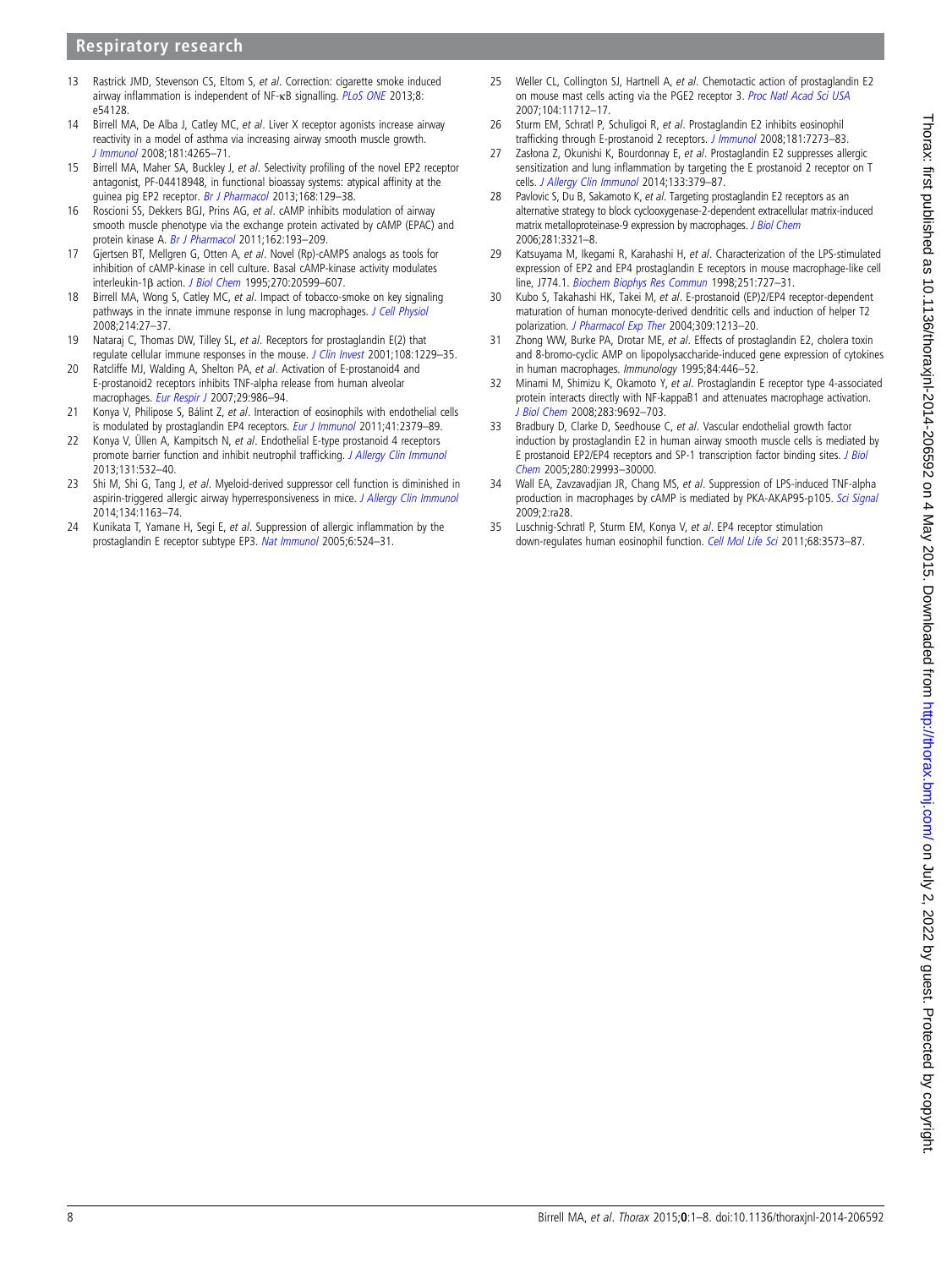# **Supplementary Figure 1: EP receptor expression in the innate model**

Panels depict the EP1-4 receptor mRNA levels in the lung tissue from mice challenged with aerosolised saline or LPS (1 mg/ml) for 30 minutes. Data shown is mean  $\pm$  s.e.m.,  $n = 8$ .

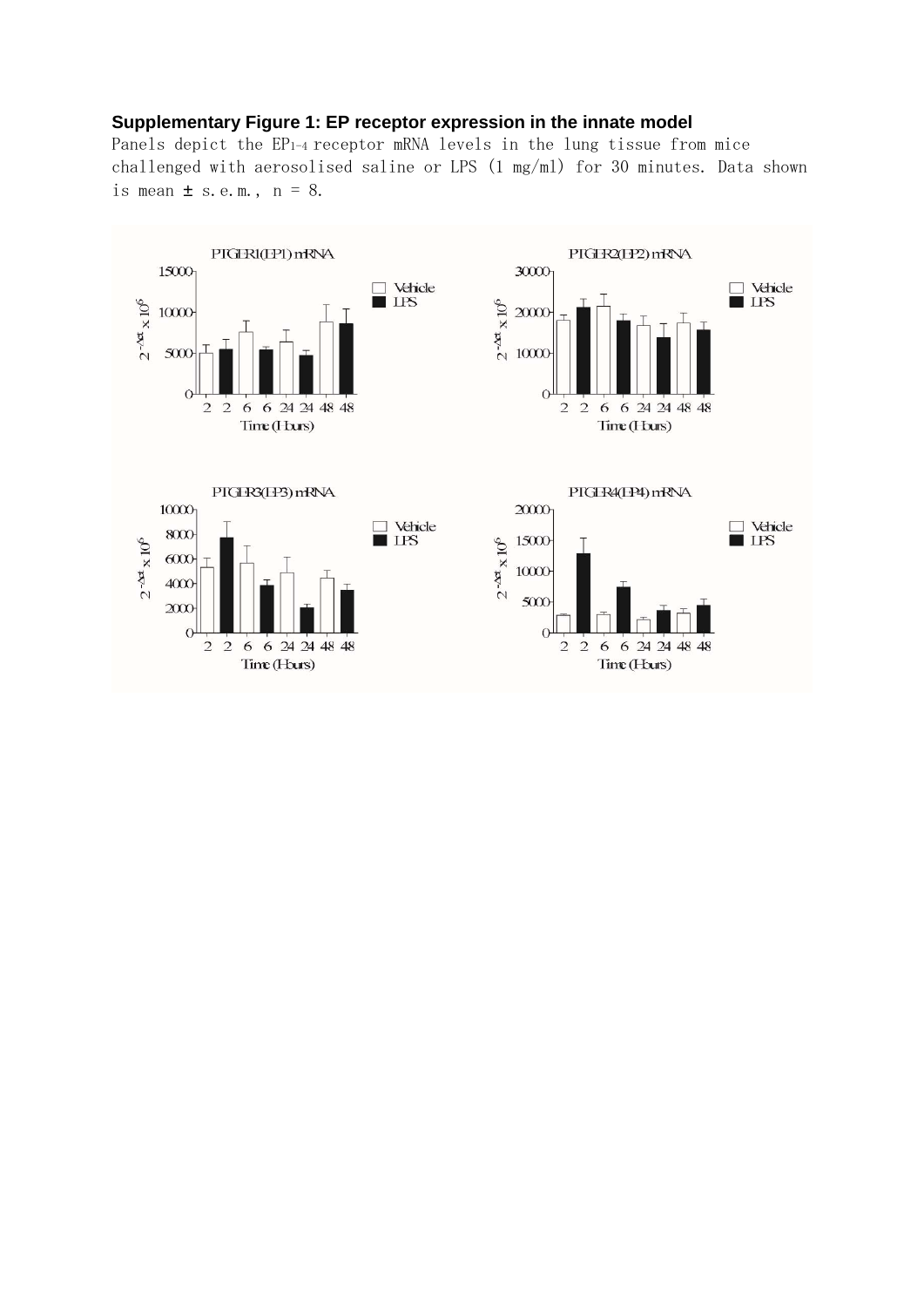# **Supplementary Figure 2: EP receptor expression in the allergic model**

Panels depict the EP1-4 receptor mRNA levels in lung tissue from sensitised mice challenged with intranasal saline or OVA once a day for 3 days. Data shown is mean  $\pm$  s.e.m.,  $n = 8$ .

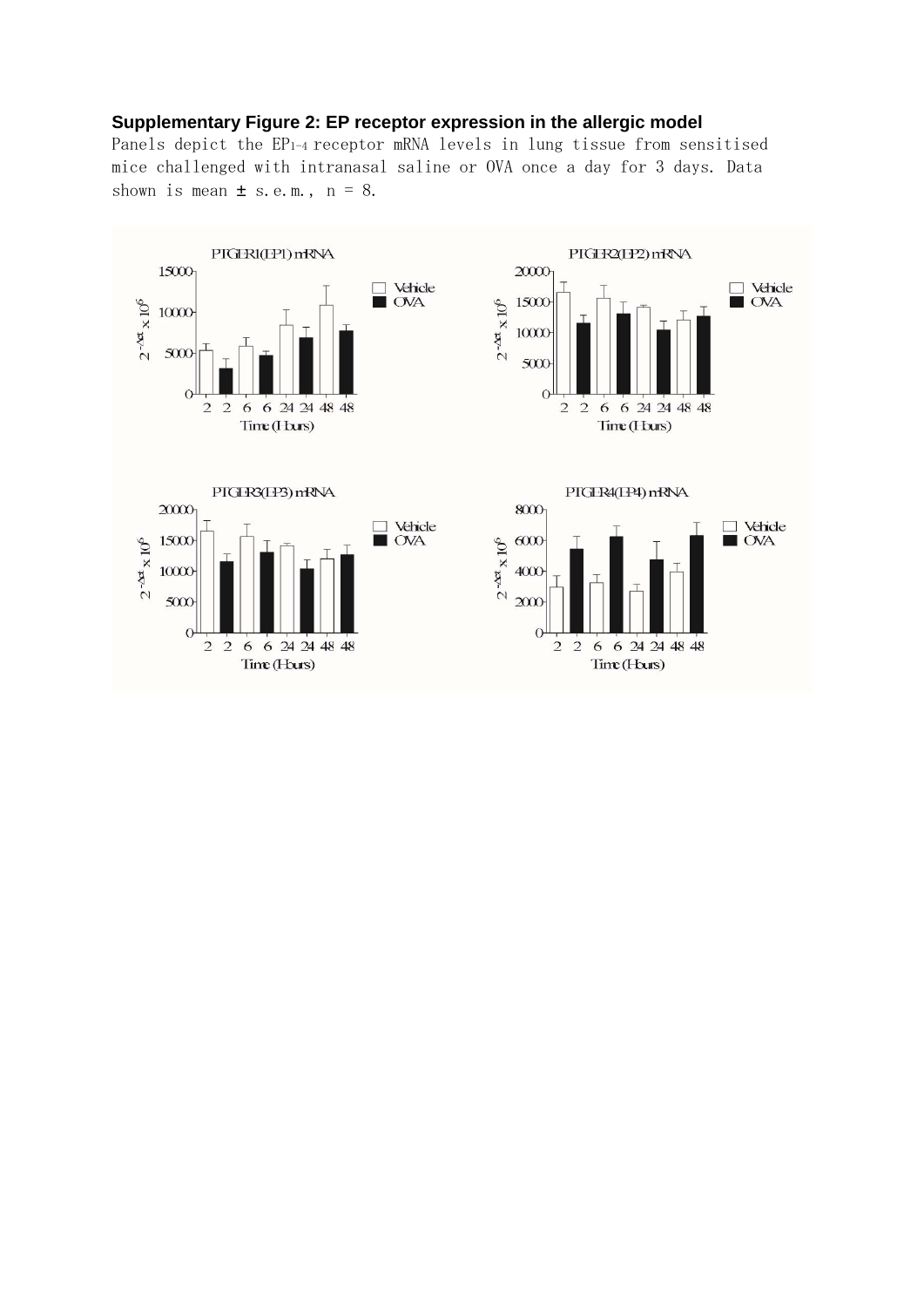# **Supplementary Figure 3: Effect of selective EP receptor agonists on basal cytokine release**

Effect of increasing concentrations of EP receptor agonists (EP1: ONO-D1-004), EP<sub>2</sub>: ONOAE1-259), EP<sub>3</sub>: ONO-AE-248, EP<sub>4</sub>: ONO-AE1-329 on TNF( $(A-D)$  and IL-6  $(E-H)$ levels in culture medium from unstimulated human (THP-1) monocytes. Data shown is mean  $\pm$  s.e.m.